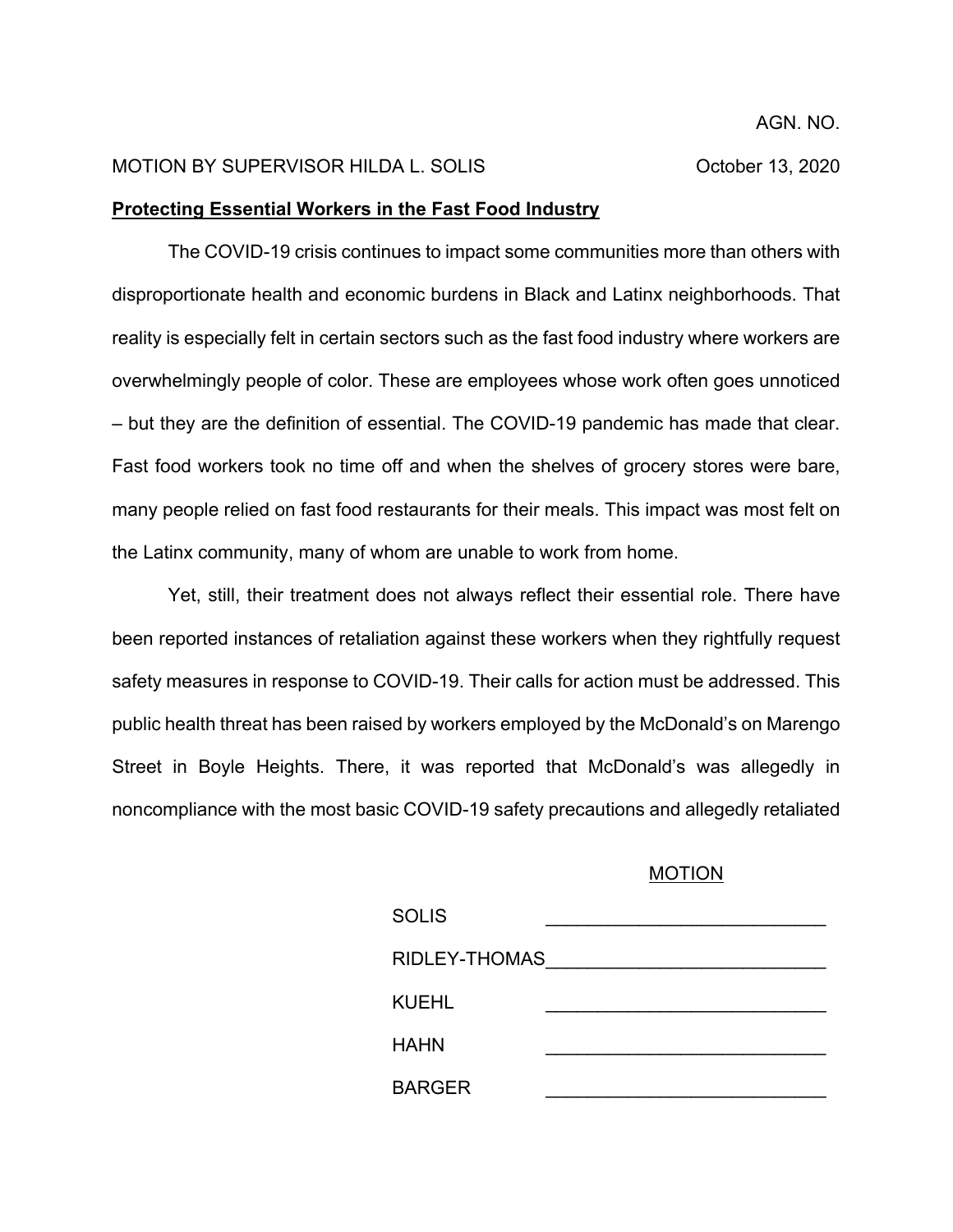against employees who raised concern. In fact, there have been six complaints filed with the Department of Public Health and Cal/OSHA since June 2020 about this McDonald's alleged failure to comply with necessary precautions including the mandated Los Angeles County Health Officer Order. On October 6, 2020, SEIU Local 721 issued a letter expressing the need to address the employees' continued concerns and recommended actions. Reports of alleged inadequate personal protective equipment, infrequent disinfecting of surfaces, and lack of information must be addressed immediately. The safety of our communities depends on it.

**I, THEREFORE, MOVE** that the Board of Supervisors:

- 1. Direct County Counsel and the Department of Public Health, with other relevant departments, to investigate the complaints raised in the letter dated October 6, 2020 from SEIU Local 721 and to issue a response within 15 days to all points raised in the letter.
- 2. Direct the Department of Public Health, in collaboration with the Los Angeles County Economic Resiliency Task Force, to contract with faculty or researchers from local academic institutions whose research focuses on working conditions and labor standards of low wage workers to investigate working conditions in the fast food industry, including by partnering with organizations that advocate for fast food workers in Los Angeles County to document workers' first-hand experiences in fast food workplaces.

# # #

HLS:mr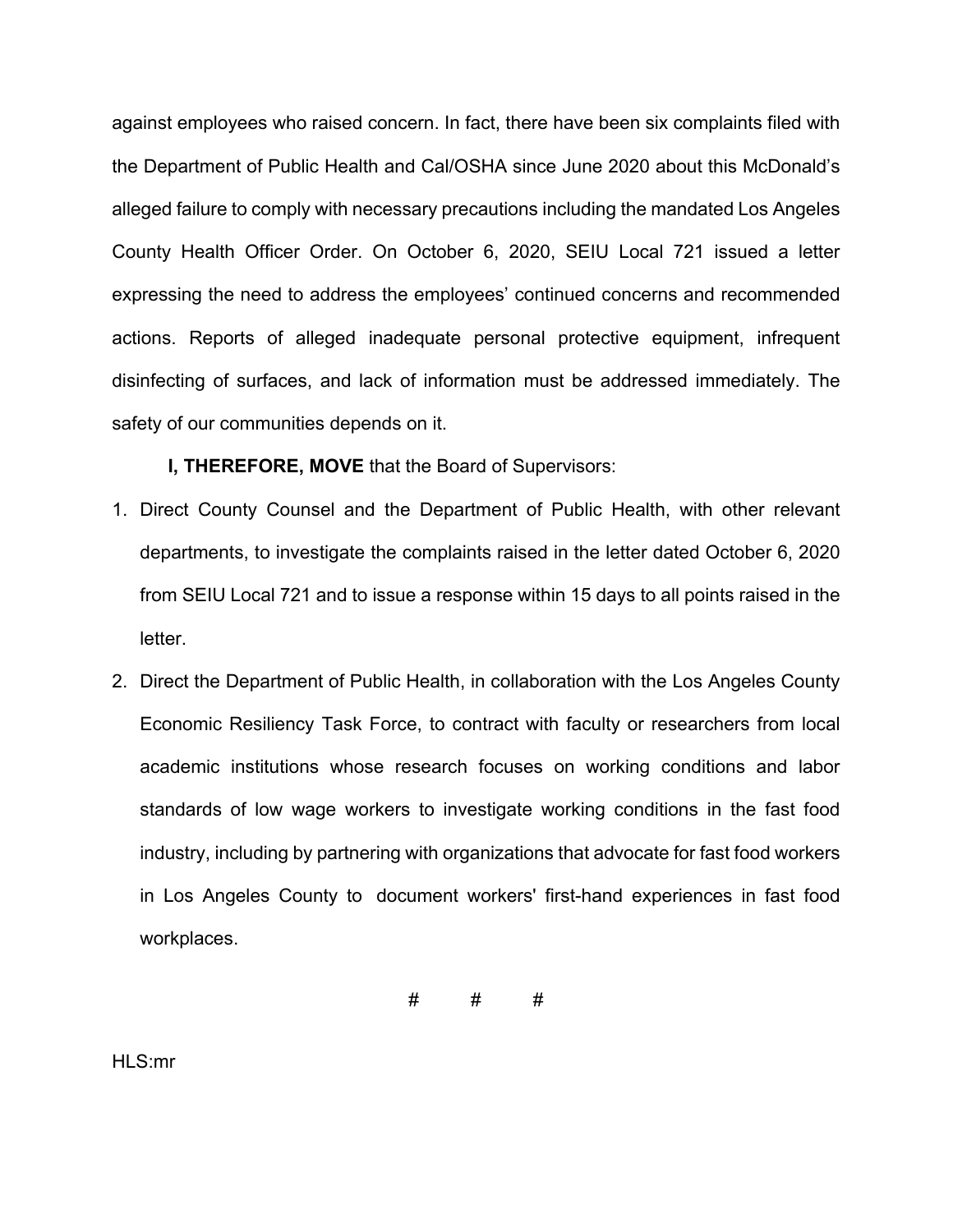

**OFFICERS**

*Bob Schoonover* PRESIDENT *Linda Dent* VICE PRESIDENT

> *Lillian Cabrál* **SECRETARY**

> > *David Green* TREASURER

#### **DIRECTORS**

**LA. COUNTY** *Arcélia López* VICE PRESIDENT *Kelley Dixon* VICE PRESIDENT

*Lydia Cabrál Patrick Del Conte Valencia Garner Steven Gimian Adolfo Granados Alina Mendizabal Tony F. Mendoza Omar Perez José Sánchez Grace Santillano Veryeti Vassel Sharonda Wade*

**LA/OC CITIES** *Simboa Wright* VICE PRESIDENT *Stacee Karnya* VICE PRESIDENT

*Joaquín Ávalos Pedro Conde Kesavan Korand Guillermo Martinez Andy Morales Victor M. Vasquez Salvador Zambrano*

**TRI-COUNTIES** *Grace Sepúlveda* VICE PRESIDEN *Roberto Camacho*  VICE PRESIDENT

*Jesse Gomez Charles Harrington Liza Rocha*

**INLAND AREA** Cheylynda Barnard VICE PRESIDENT *Tara Stoddart* VICE PRESIDENT

> *Mike Beato Tim Burke Orácio Díaz Barbara Hunter Roger Nuñez David Warpness*

**RETIREE MEMBER** Charley Mims

*[http://www.seiu721.org](http://www.seiu721.org/)*

October 6, 2016

Honorable Hilda L. Solis [*via email: firstdistrict@bos.lacounty.gov]* Supervisor, 1st District County of Los Angeles 500 West Temple Street Los Angeles, CA 90012

Dear Supervisor Solis:

The Los Angeles Board of Supervisors ("Board") should address the public health threat raised by the McDonald's on 1716 Marengo Street in Los Angeles. This McDonald's is operating in noncompliance with even the most basic COVID-19 safety precautions and has retaliated against employees who raised safety concerns. The Board can address these violations and protect the public health, including, as described below, by exercising its authority to direct the Los Angeles County Health Officer to enforce and update its Health Orders; by enacting an ordinance addressing COVID-19 whistleblower retaliation; and by directing the County Counsel to investigate and, if appropriate, pursue a public nuisance lawsuit.

# **A. Public Health Concerns and Whistleblower Retaliation at the McDonald's on 1716 Marengo Street, LA**

On September 4, 2020, the owner/operator of the McDonald's franchise located at 1716 Marengo Street in Los Angeles blatantly retaliated against four employee whistleblowers by firing them for reporting and striking over unsafe working conditions and violations of COVID-19 safety requirements.

As explained in the six complaints these employees have filed with the Los Angeles Public Health Department and Cal-OSHA since June, this McDonald's is failing to comply with basic COVID-19 safety precautions as well as the Los Angeles County Health Officer's Health Orders by failing to provide employees with masks and handwashing supplies; to enforce social distancing; to require customers to wear masks; to regularly and frequently disinfect high-touch surfaces; to instruct and allow workers not to come to work when sick; to inform workers about the availability of paid sick leave; to inform workers when they have been exposed to COVID-19; to require workers exposed to COVID-19 to quarantine; and to immediately close the store and perform a professional deep cleaning after an employee has tested positive for COVID-19.

As a result, multiple employees of this McDonald's have contracted COVID-19. The owner of the Marengo Street restaurant also operates 15 other nearby McDonald's restaurants, several of which have also experienced COVID-19 outbreaks. Yet when employees at the 1716 Marengo Street store went on strike for a third time seeking safer working conditions, the owner, instead of addressing their concerns, retaliated against the leaders of the strike by firing them. Unfortunately, this type of retaliation in response to worker COVID-19 safety complaints is not

1545 Wilshire Blvd Ste 100 • Los Angeles CA 90017-4510 • Tel (213) 368-8660 • Fax (213) 380-8040 6177 River Crest Dr Ste B • Riverside CA 92507-0786 • Tel (951) 571-7700 • Fax (951) 653-6310 77-933 Las Montañas Rd Ste 205/Area C ∙ Palm Desert CA 92211-4131 • Tel (760) 565-1368 • Fax (760) 404-0712 44421 10th St W Ste I ∙ Lancaster CA 93534-3335 • Tel (877) 721-4968 • Fax (661) 206-7800 2472 Eastman Ave Ste 30 • Ventura CA 93003-5774 • Tel (805) 650-4420 • Fax (805) 650-1028

222 W Carmen Ln Ste 201 • Santa Maria CA 93458-7777 • Tel (805) 623-5256 • Fax (805) 623-5257 1651 E 4th St Ste 250 • Santa Ana CA 92701-5169 • Tel (714) 541-1086 • Fax (714) 541-1084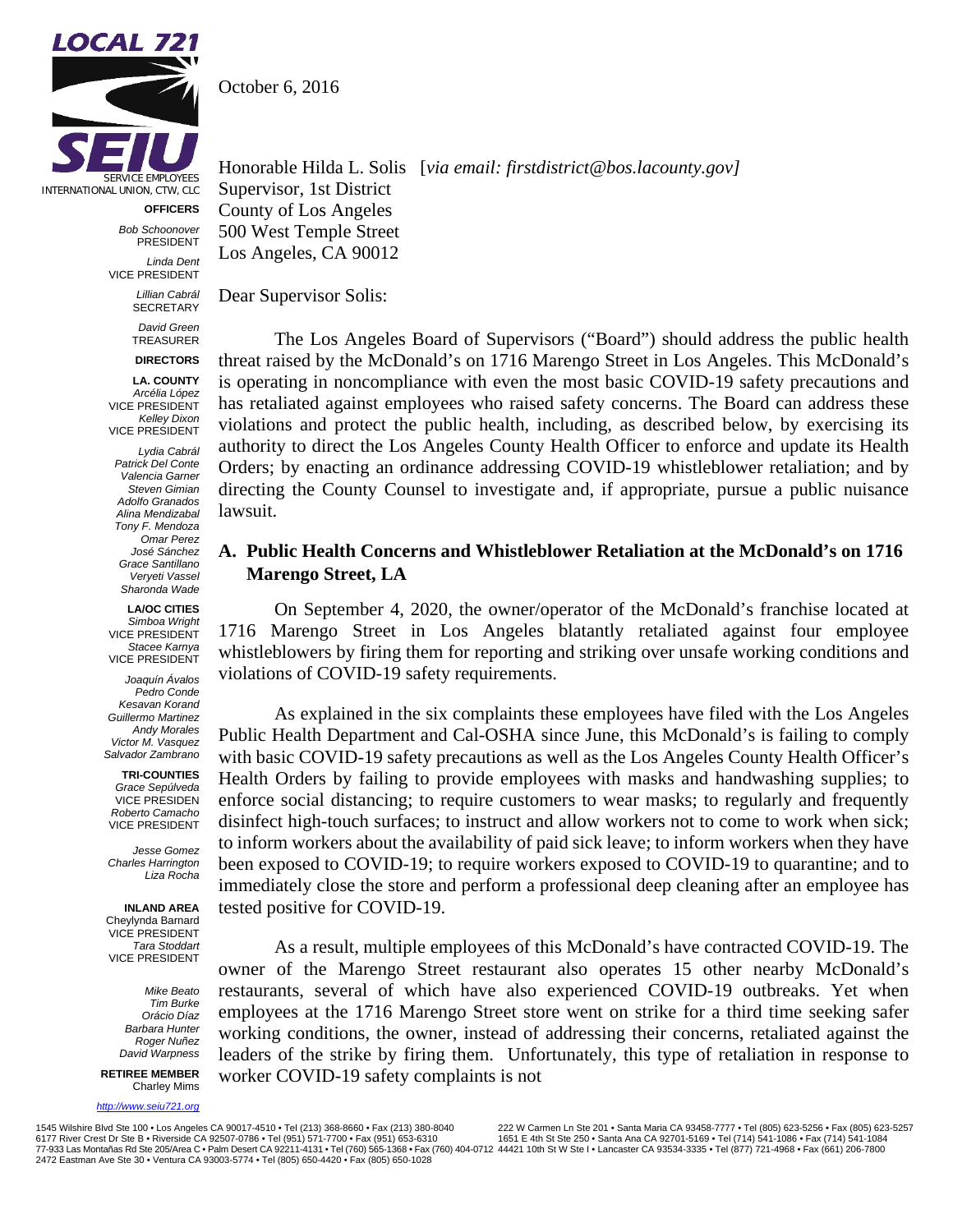limited to the [1](#page-3-0)716 Marengo Street store, but has been widespread throughout the fast-food industry.<sup>1</sup>

# **B. Response by the Los Angeles Board of Supervisors**

Protecting the rights of essential workers to report safety issues and advocate for safer working conditions is critical to ensuring that essential business comply with the COVID-19 safety measures instituted by health officials, which in turn is critical to reducing the spread of COVID-19. The Board should ensure that the retaliation at the 1716 Marengo Street store is addressed. There are several avenues for doing so.

First, the Board can direct the Los Angeles Department of Public Health ("LADPH") to make it a priority to enforce the County Health Officer's Health Order, as it exists and/or may be modified, against the 1716 Marengo Street McDonald's. The employees have sent five complaints to LADPH describing violations of the Health Officer's Health Order,<sup>[2](#page-3-1)</sup> including such conduct as failing to provide employees masks and failing to enforce social distancing requirements, yet to our knowledge the department has not meaningfully responded or investigated the restaurant. When the employees resorted to self-help by striking, they paid with their jobs. This McDonald's should not be allowed to continue operating in violation of the Health Orders and basic COVID-19 safety requirements.

Second, the Board can direct the Los Angeles County Health Officer to update the Health Officer's COVID-19 Health Orders to prohibit employers from retaliating against employees for raising and reporting COVID-19 safety concerns with management or government agencies, and to make compliance with that prohibition a condition of businesses opening and remaining open. The Health Officer has the authority to take such action under the Health & Safety Code, including under Section 10104 (authority to "take any preventive measure that may be necessary to protect and preserve the public health from any public health hazard during any ... 'state of emergency,' or 'local emergency'"), Section 120175 (authority to take such "measures as may be necessary to prevent the spread of [a communicable] disease or occurrence of additional cases" in the Health Officer's jurisdiction), and Section 114409 (authority to "temporarily suspend" a food facility's permit and "order the food facility ... immediately closed" if a food facility is an "imminent health hazard"). And the Board has the authority to direct the Department or Health Officer to do so. *See* Health & Safety Code §101025, 101030; L.A. Admin. Code §§2.73.030, 2.73.050.

Third, the Board can update and then pass the pending correction to the motion for expanding compliance with Health Officer Orders by establishing a County Public Health Councils Program. *See* Board Order No. 10 of July 21, 2020; Corrections moved on Sept. 1, 2020. The proposed correction as currently written would instruct County Counsel, in consultation with the Directors of Public Health and Consumer and Business Affairs, to draft an ordinance enabling the implementation of Public Health Councils that includes provisions addressing retaliation against workers for participating in Public Health Councils. The correction should be updated to require preparation of an ordinance that also includes a provision that prohibits fast-food restaurants and/or other essential businesses from retaliating against workers who report COVID-19 safety issues to government agencies, the press, or their employer. The ordinance could relieve pressure on LADPH or the Los Angeles District Attorney to enforce against retaliation and allow the County Counsel to do so. If the ordinance is placed in the County Health Code, then the County can enforce it in the City of Los Angeles at stores like the 1716 Marengo Street McDonald's.

<span id="page-3-0"></span><sup>&</sup>lt;sup>1</sup> *See, e.g.*, Los Angeles Times, "Low-wage workers face retaliation for demanding COVID-19 safety measures at work" (Aug. 15, 2020), available at https://www.latimes.com/california/story/2020-08-15/coronavirus-workersretaliation-claims.

<span id="page-3-1"></span><sup>&</sup>lt;sup>2</sup> The Health Order is available at

[http://www.ph.lacounty.gov/media/Coronavirus/docs/HOO/2020\\_09\\_04\\_HOO\\_Safer\\_at\\_Home.pdf](http://www.ph.lacounty.gov/media/Coronavirus/docs/HOO/2020_09_04_HOO_Safer_at_Home.pdf) (requiring essential business to comply with social distancing protocol) and

[http://publichealth.lacounty.gov/media/coronavirus/docs/protocols/Reopening\\_SocialDistancing.pdf](http://publichealth.lacounty.gov/media/coronavirus/docs/protocols/Reopening_SocialDistancing.pdf) (social distancing protocol requiring businesses to ensure social distancing; inform and allow employees not to work sick; inform employees who were exposed to COVID-19, including about when to quarantine; provide masks at no cost; ensure frequent disinfection of high-use areas; and provide hand washing supplies).